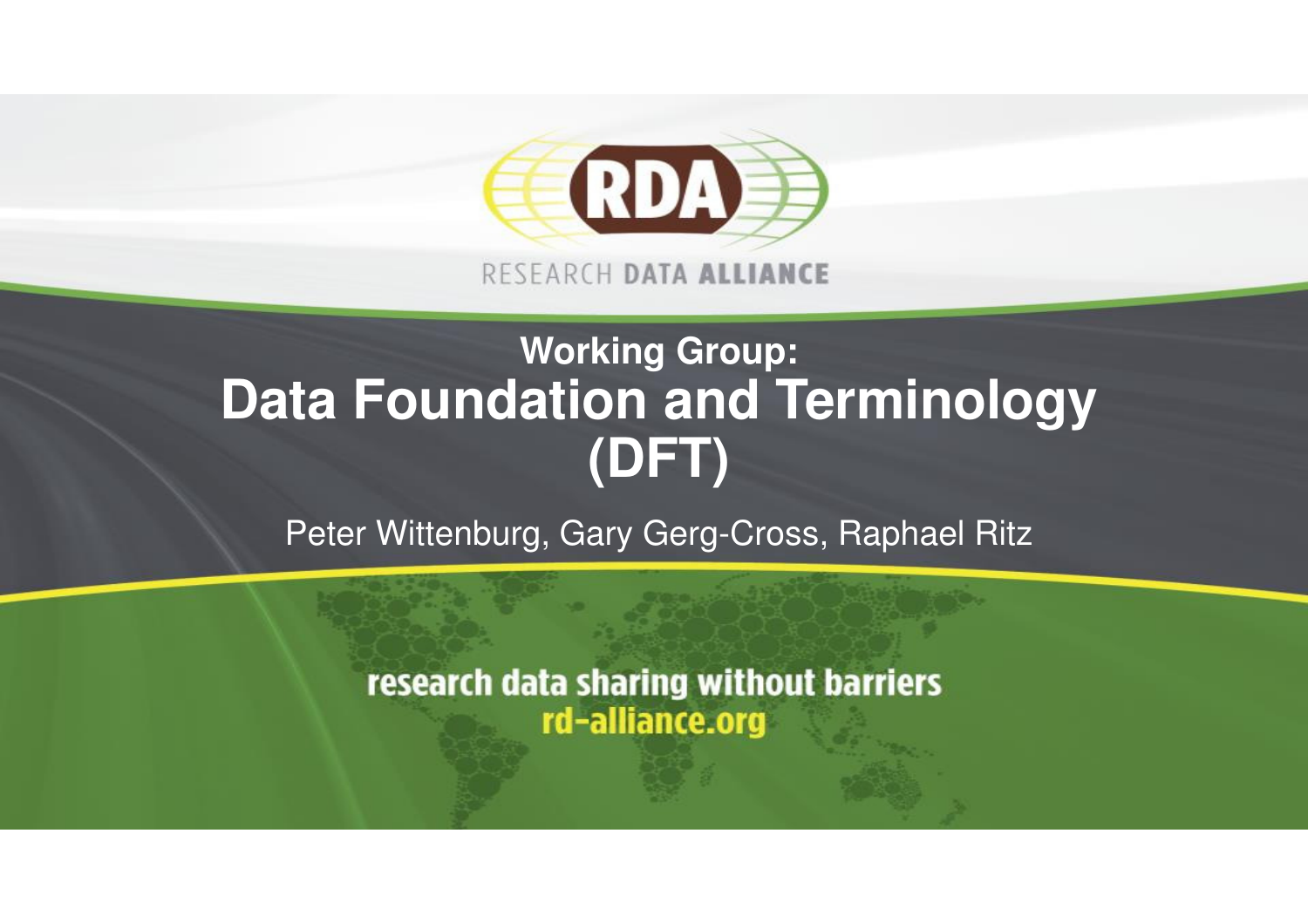# Purpose & Use - DFT Work Group

The DFT WG task is to:

• describe a basic, abstract (but clear) data organization model that systemizes the already large body of definition work on data management terms, especially as involved in RDA's efforts.

The model and its derived reference data should be sound, practical and agreed to within the community for use:

- across communities and stakeholders to better synchronize data conceptualization,
- to enable better understanding within and between communities, and
- to stimulate tool building, such as for data services, supportive of the basic model's use.
	- Need to get the story straight on model to govern the use of related tools.

Metadata**Identifiers Curation**  Policy**Discovery** AnalysisTools

Data access – Requests for data services, such as a query of a Data Asset. These requests are supported by Data Access Services (Data.Gov Data Reference Model)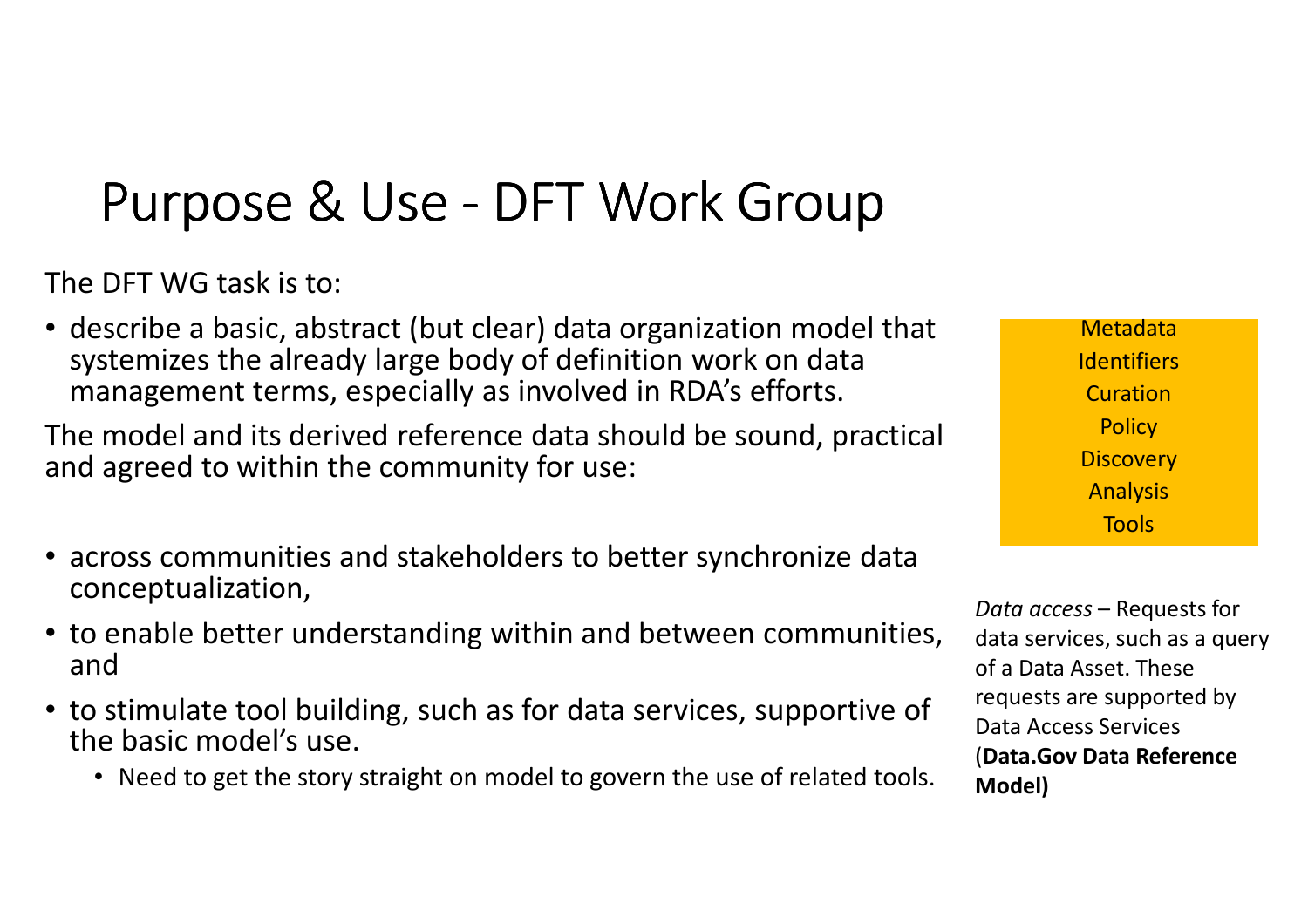#### We are Talking about Data Management

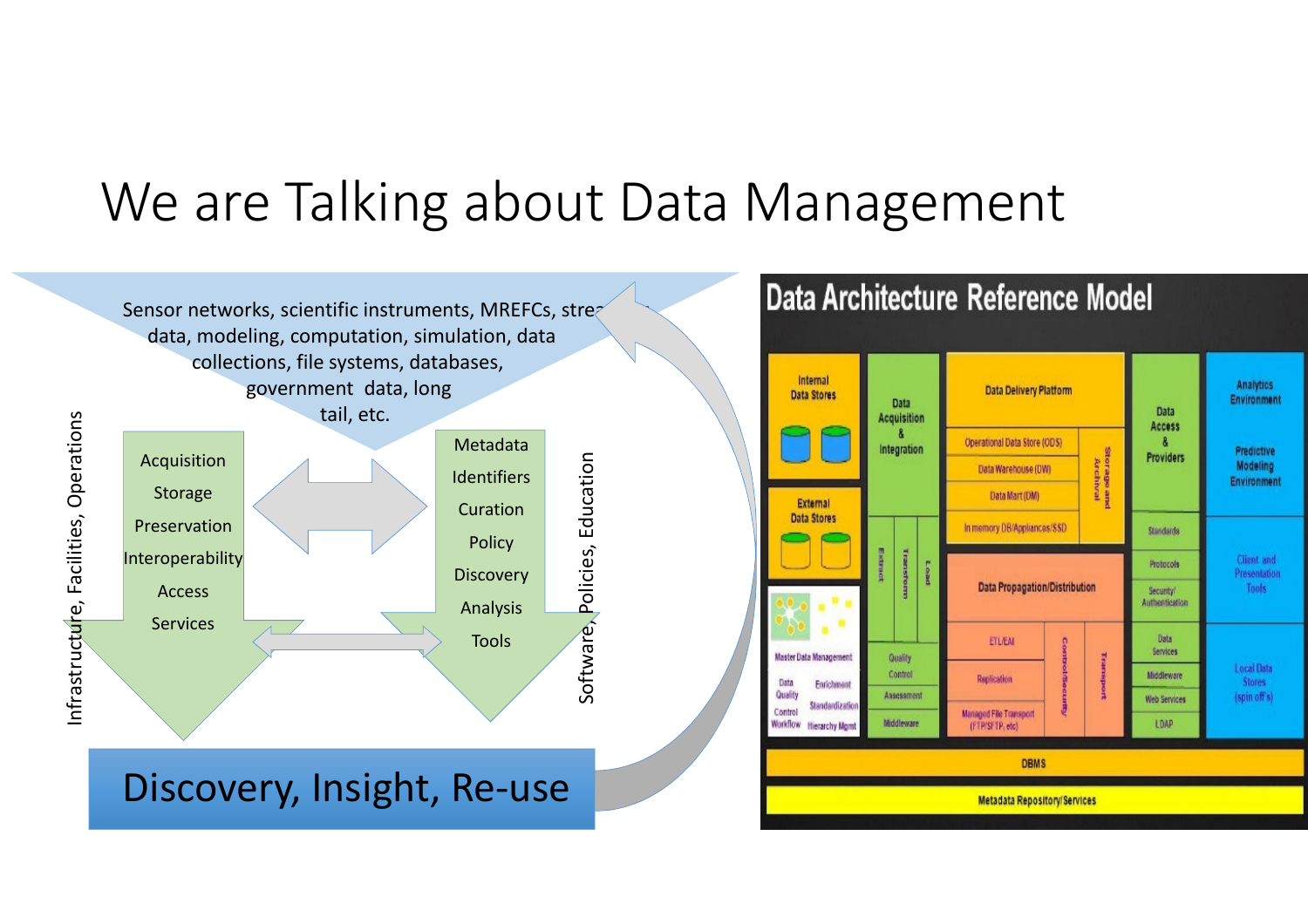#### Affordance Opportunity -Analogous to Internet Protocol

The IP reference model established a standard language of networking, which in turn:

- sharpened the global understanding of the need for systematic relations of the various protocol layers and
- enabled basic protocol notions to be realized by such things as IP and TCP.

In the new era of DATA we need something comparable for that Domain.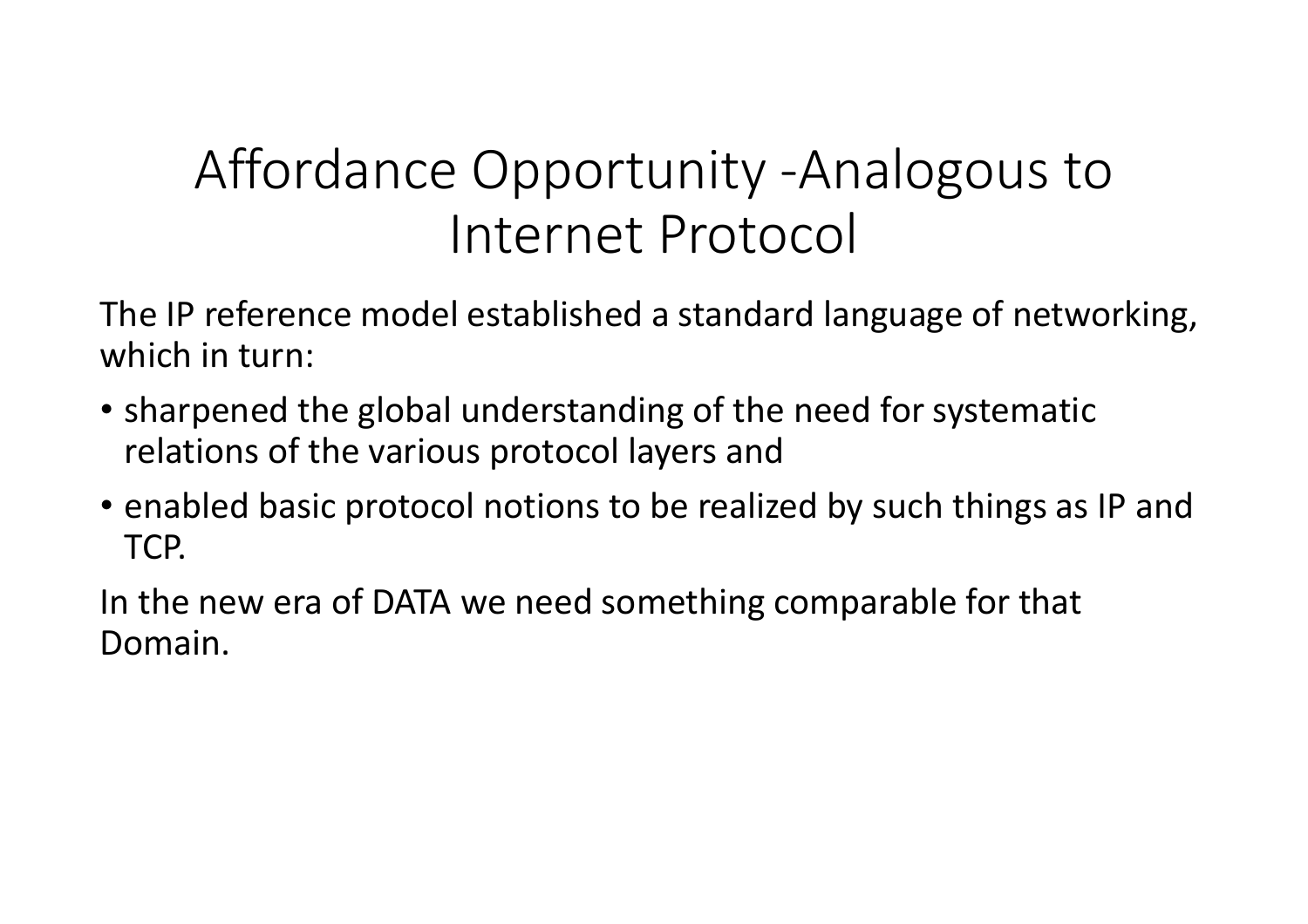#### Example problem due to lack of Shared Vocabularies(from Mark Alan Parsons)

- NSIDC and several groups at NCAR began a collaborative project ~5 years ago.
- NSIDC typically considers a "data set" as a collection of related files.
- NCAR was thinking in the THREDDS context where a data set is essentially a file.
- After working together for months and struggling to understand each other about a variety of topics the groups kept talking past each other until
	- in one meeting they had an aha moment &realized they were using the term "data set" in very different ways.
	- The core of the issue was **granularity**. THREDDS is very granular. NCAR were more aggregated. This has a big affect on how you describe, share, manage etc. the "data set"
- After that, things got a lot clearer and collaboration improved.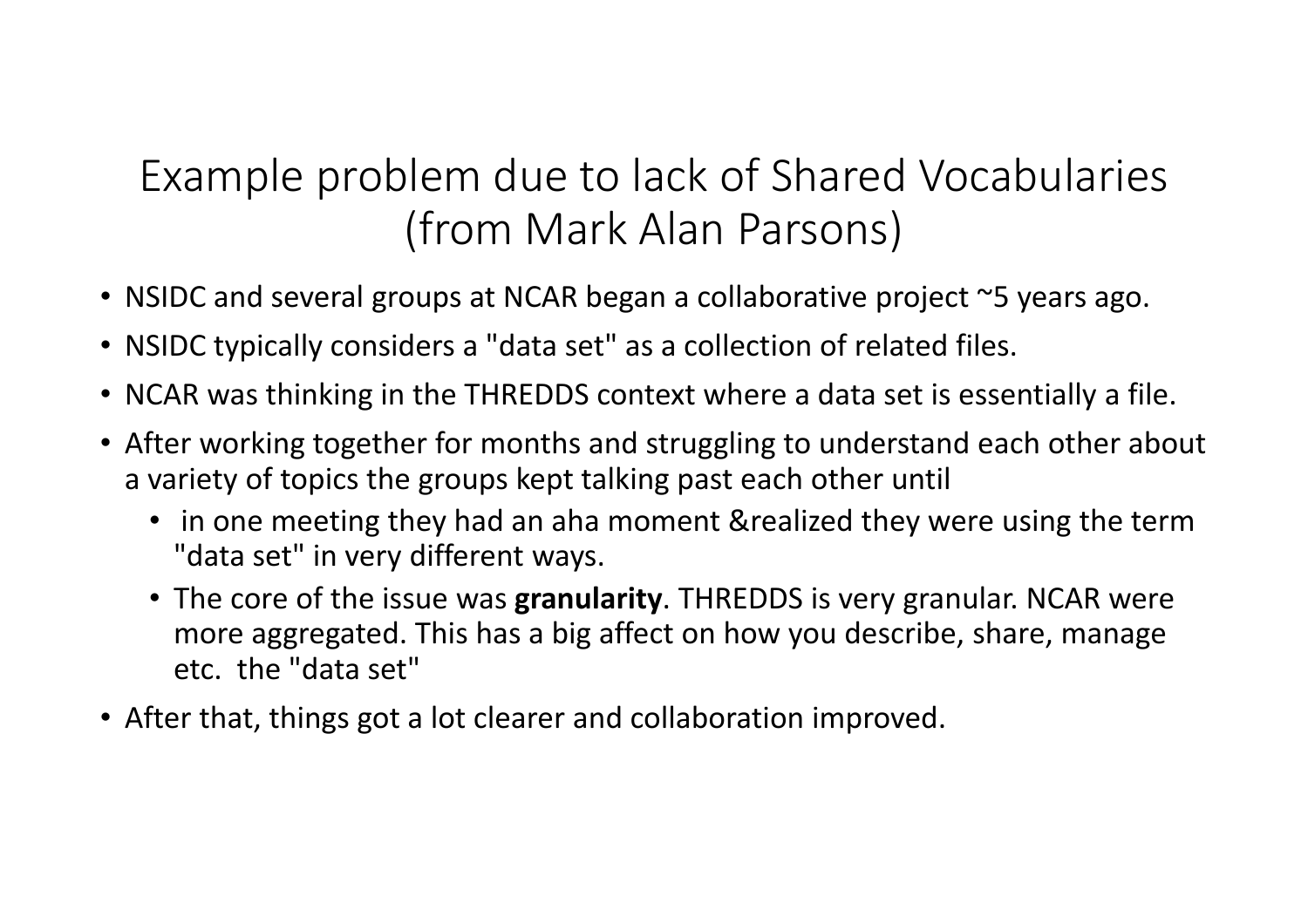#### WG Tasks - be finished in about 15 -18 months

- 1. Write a **reference document** about DFT<br>1 Example of prior work DCMI Metac
	- Example of prior work DCMI Metadata Terms
- 2. create an accompanying abstract data organization model that may be also expressed graphically,
- **3.** register the defined terms in an ISO-like concept registry so that everyone can easily refer to them
	- 1. Proper data organization will be enabled by agreeing upon a number of basic concepts and their relationships as well by explicitly defining and registering appropriate terms along with alternative views of them
- 4. engage many communities and stakeholders in the document, terminology and model creation
- 5. establish contact with established, relevant communities such as W3C, librarians, etc.

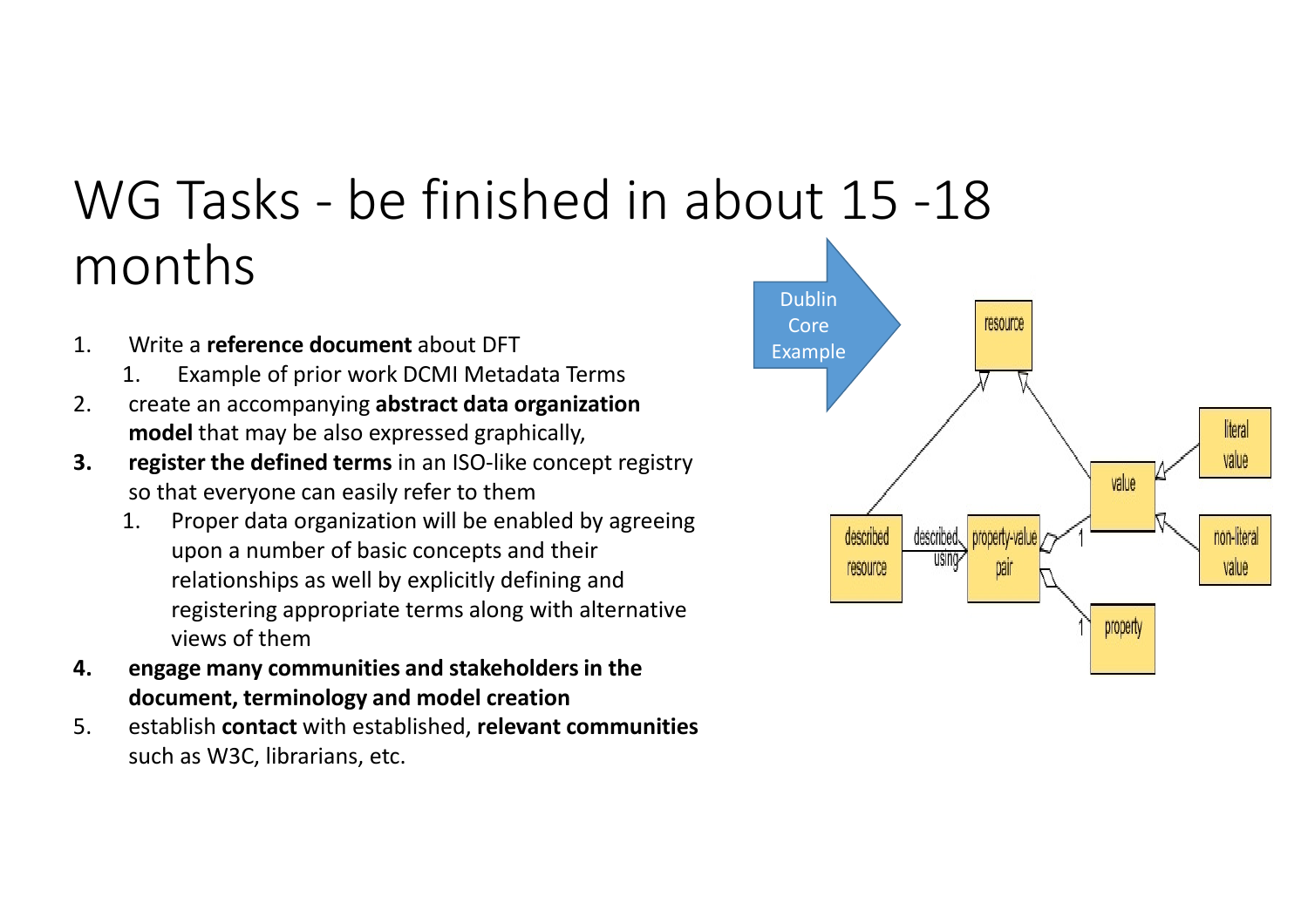## Value Proposition of Shared Vocabularies

Research data communities helped by standardized data vocabularies reflecting the same definition for the same terms (data asset, data object, metadata….)

- $\bullet$  help the RDA community to find common building blocks, describing their properties and defining data process protocols related to them.
	- Conversations/ interactions can be more meaningful
		- people aren't talking past each other.
	- Helps adoption of common data sharing practices and interoperation
- Help avoid duplication of effort.

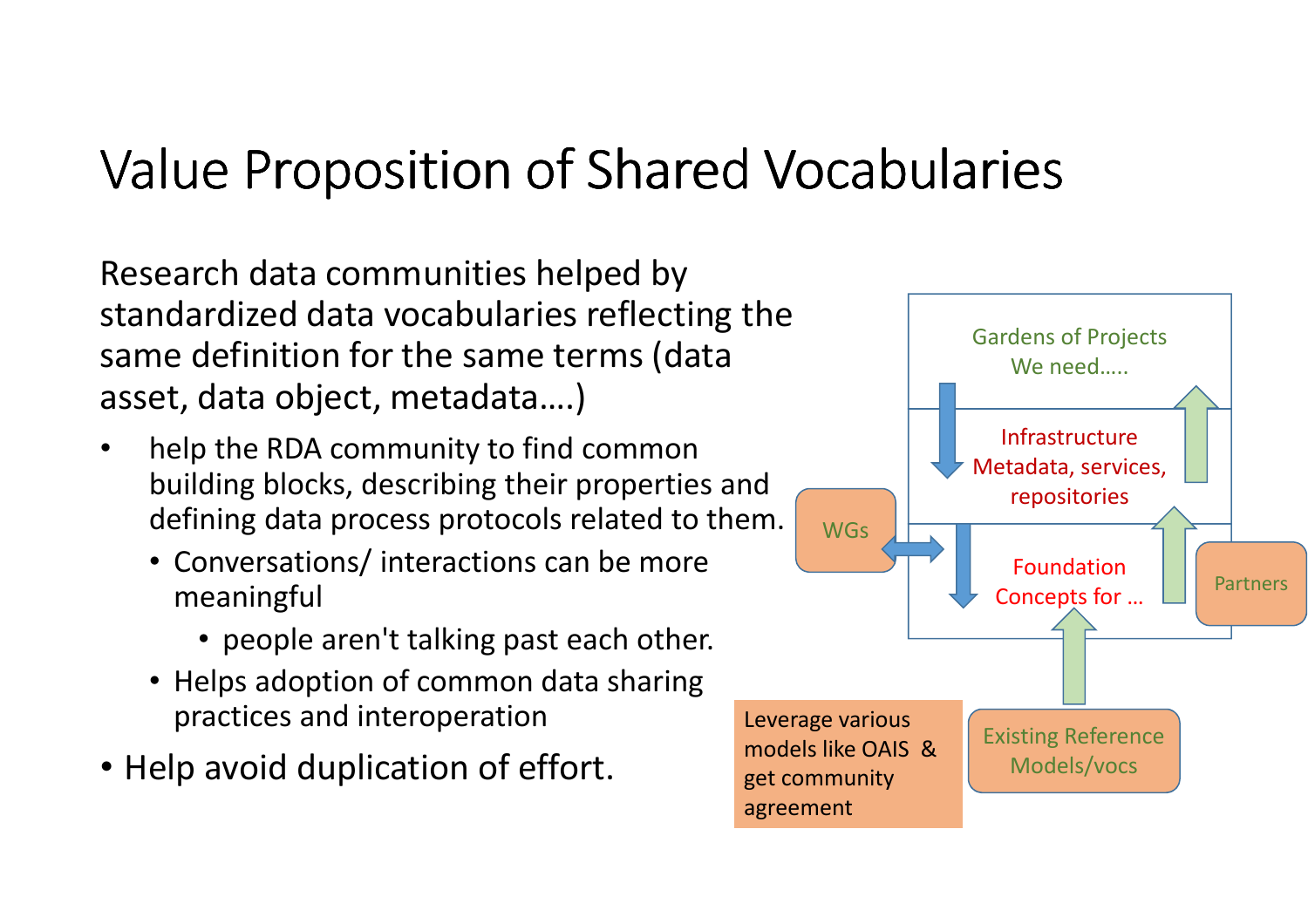#### Start Up and the following months

| <b>Startup</b><br><b>Phase &amp;</b><br><b>Organizatio</b><br>nal activities | January 2013 - March<br>2013  | Write a basic conceptualization note that describes the scope and<br>intentions of the WG and                                                                                                                                                                                                                                                                           |
|------------------------------------------------------------------------------|-------------------------------|-------------------------------------------------------------------------------------------------------------------------------------------------------------------------------------------------------------------------------------------------------------------------------------------------------------------------------------------------------------------------|
|                                                                              |                               | Identify groups, initiatives, experts that worked on the issues and<br>that are interested to participate in the work and motivate them<br>to contribute to the discussion (in particular a broad involvement<br>of data infrastructure projects is intended). This is of high priority<br>for the group.                                                               |
| <b>Phase 2</b>                                                               | <b>March 2013 - July 2013</b> | Broadly discuss and extend the basic conceptualization note via<br>the OIF and by having Video-Conference interactions. Instead of<br>using the email-list more interaction will be done via the forum to<br>indicate to others what is happening in the group. However there<br>is a possibility for people to access the email-list exchange to<br>inform themselves. |
|                                                                              |                               | Discuss this note in a f2f meeting in Gothenburg (March 2013)                                                                                                                                                                                                                                                                                                           |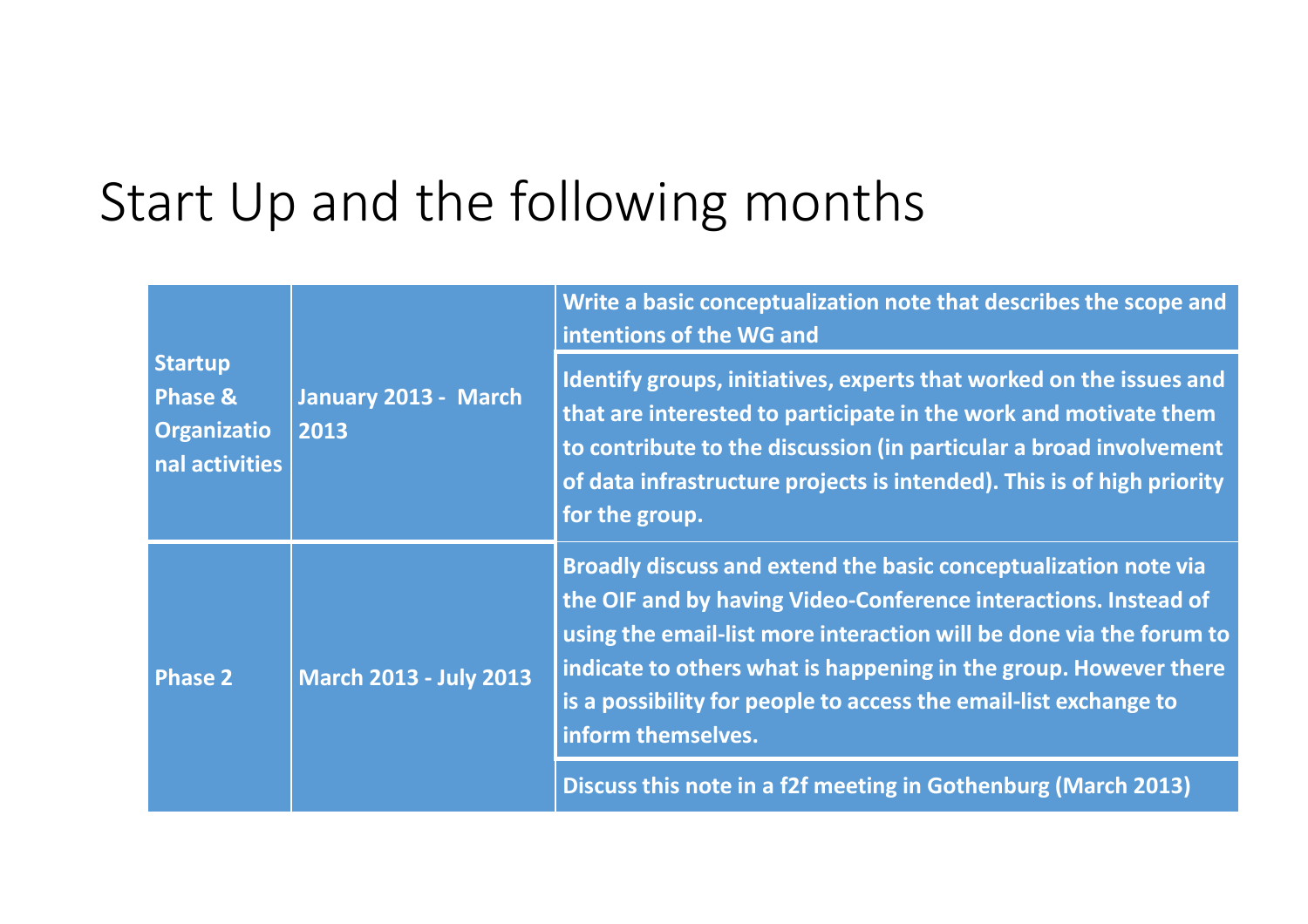#### Phases 3 and 4

| <b>Phase 3</b> | <b>August 2013 -</b><br><b>December 2013</b> | Consolidate the discussions with broader community involvement and<br>converge on conceptualization and term definitions (Supported by face-to-<br>face meeting in the summer) |
|----------------|----------------------------------------------|--------------------------------------------------------------------------------------------------------------------------------------------------------------------------------|
|                |                                              | Start writing a reference document which is one of the outcome of the WG                                                                                                       |
|                |                                              | Define and register concepts in an ISO -like registry                                                                                                                          |
|                |                                              | Interact with other RDA WG about terms used across working groups                                                                                                              |
| <b>Phase 4</b> | January 2014 - April<br>2014                 | Write a final reference document                                                                                                                                               |
|                |                                              | <b>Optimize the registered definitions</b>                                                                                                                                     |
|                |                                              | Reach out and do dissemination and model roll out.                                                                                                                             |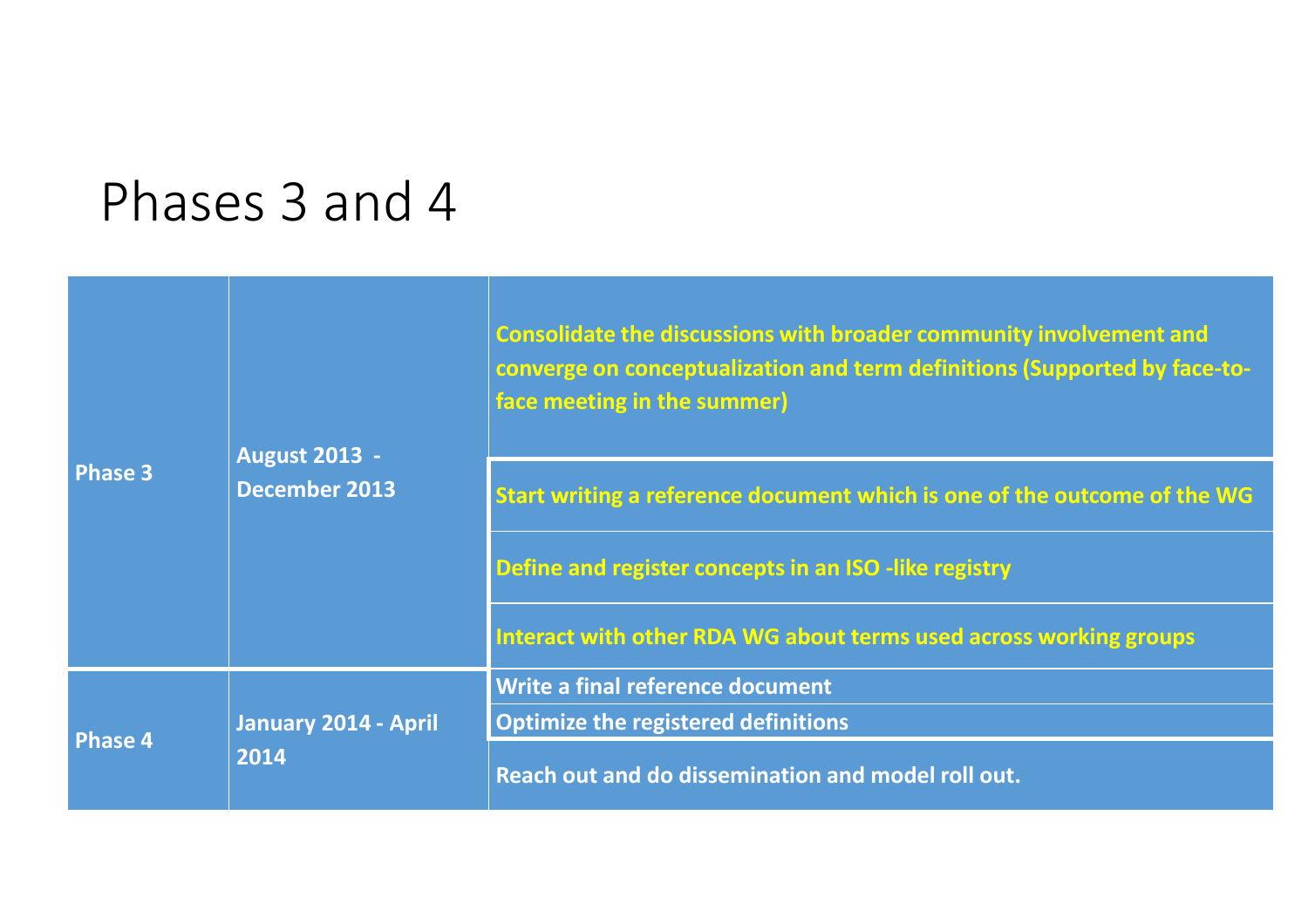#### RDA 2<sup>nd</sup> Plenary: Discussion of Topics and Issues

- Simple vs. Complex Approach
	- Infrastructure design needs reduction, Abstractions... We need to define things as a way that we can work with them.
	- vs. Need to Understand what has been done
	- What is infrastructure?
	- For most concepts, there are no set definitions.
- Only part of life cycle covered in some models
- Document Decision Process
- How much existing vocabulary work are we leveraging and how?
- Concept-based terms or documenting existing terms?
- Are we being Foundational?
- Is it useful to define concepts like Metadata or just leave it?
- Some information is not included in the metadata, but in searchable data.
- Normative vs. non-normative parts of vocabulary (definition vs. examples)
- Proposal to use more elaborate frameworks used in vocabulary field
- What to communicate to other WGs?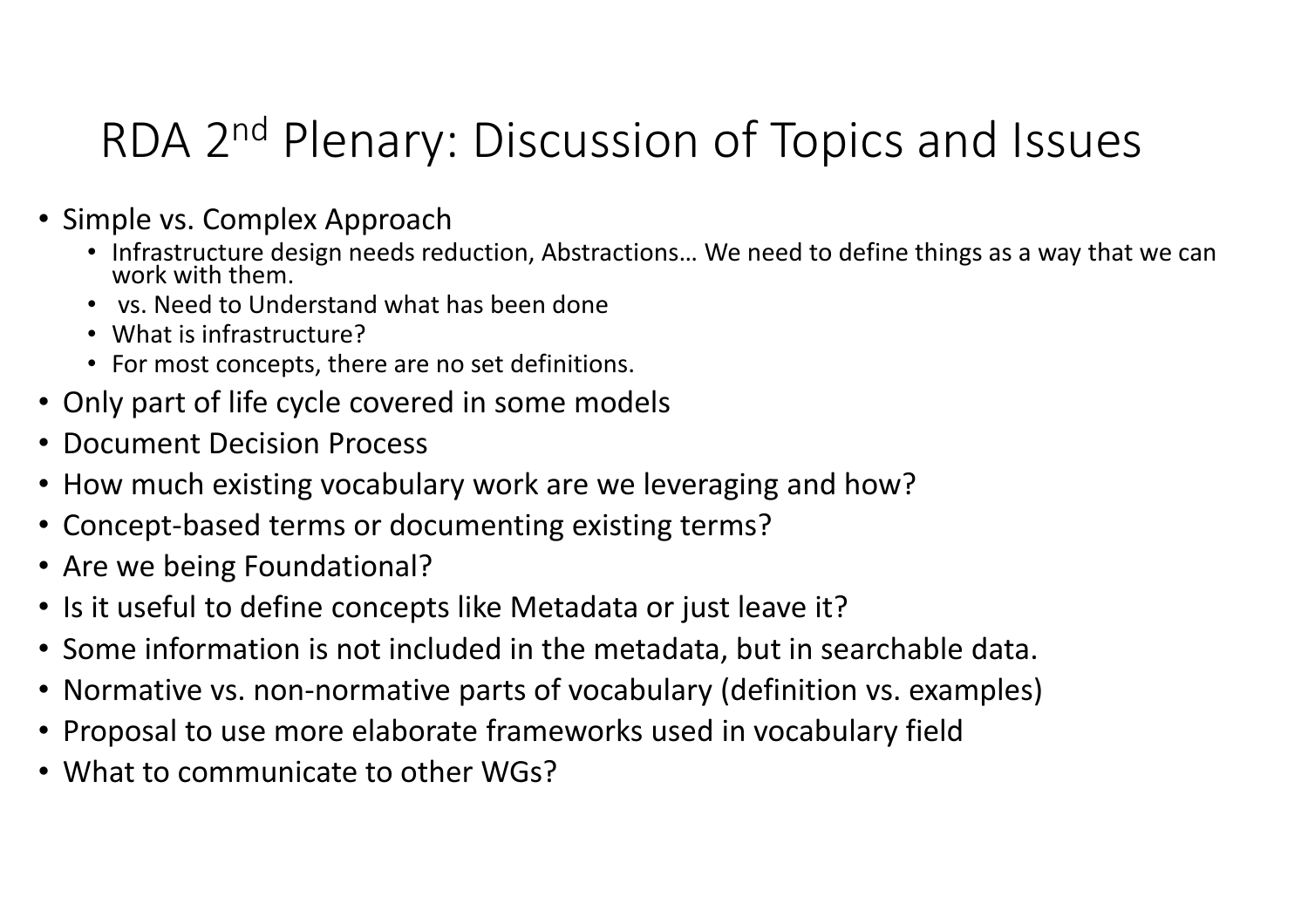## Relevant, Engaged, Referenced work includes:

- Cross-disciplinary data infrastructure project EUDAT
	- iteratively using a proper conceptualization for a joint reference terminology helped boost subsequent discussions which lead towards solutions.
- ENVRI project (www.envri.eu), ongoing analysis and modeling
	- generic data organization and sharing model (in UML) covering: data acquisition, data curation, data access and data processing.
- analysis of 6 ESFRI infrastructures (acquisition, curation, access and processing )
- Kahn & Wilensky created a paper describing a framework for distributed digital object services.
- Wittenburg, Lautenschlager and Broeder analysed the data organizations of about 15 communities and came to some common abstractions.
- Concept models being developed as part of the Data Conservancy http://dataconservancy.org/) Allen H. Renear David Dubin & others at Center for Informatics Research in Science and Scholarship (CIRSS) at U of Illinois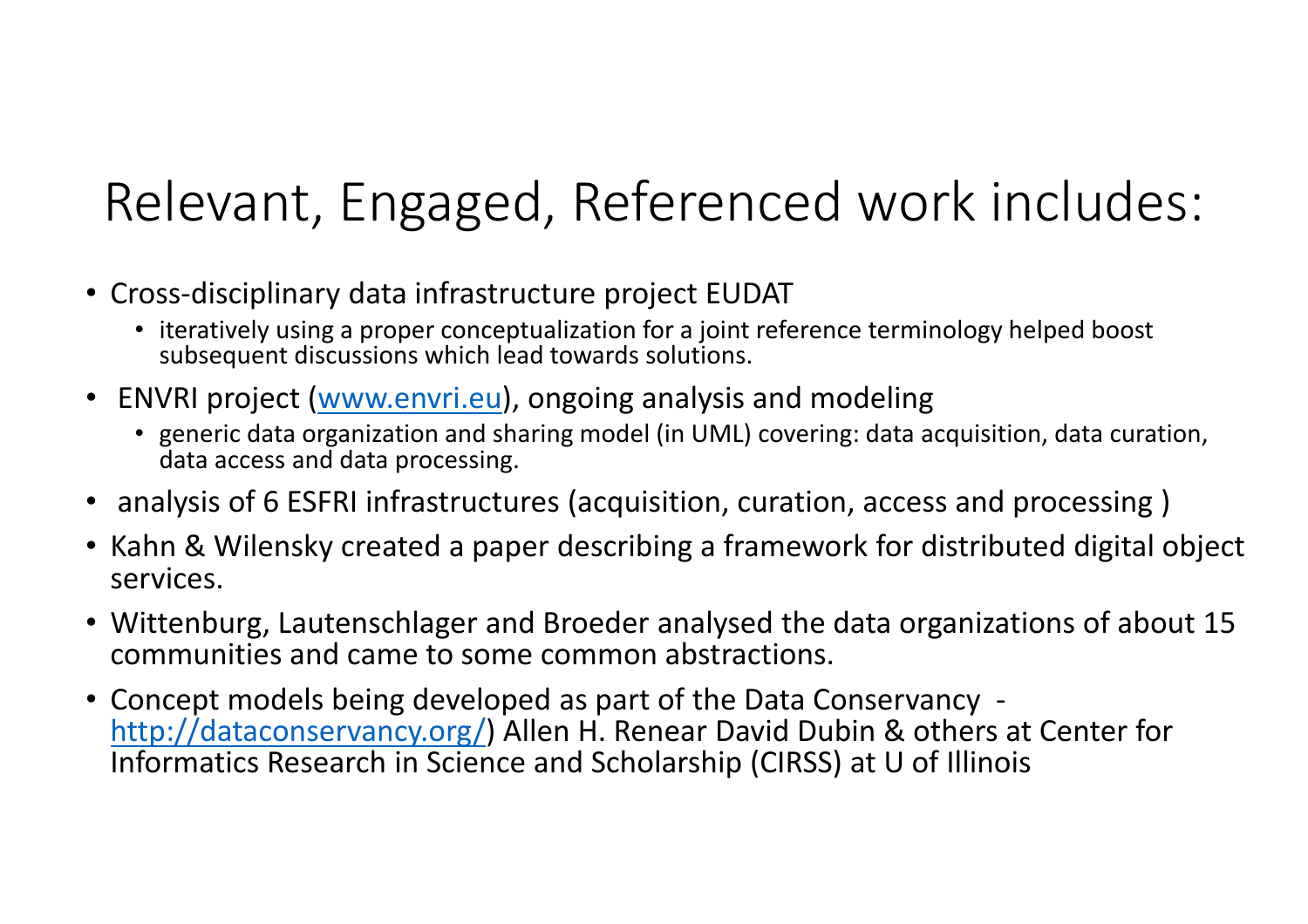### Adoption Plan

- Propose testing adoption on relevant projects:
	- Useful for other RDA WGs
	- Disciplinary EUDAT initiative and the DASISH cross-disciplinary initiative in the area of social sciences and humanities (Europe)
	- iCORDI International Collaboration on Research Data Infrastructure (US & Europe)
	- RENCI
	- Deep Carbon ….Others???
- Assumption is that many will get on board if reference model is inclusive and done well in response to input and involvement.
- Adoption is aided if work can support diversity through tools that employs a good representation usable by many if not everyone.
- Risc: being ignored (we've seen examples of that happening)